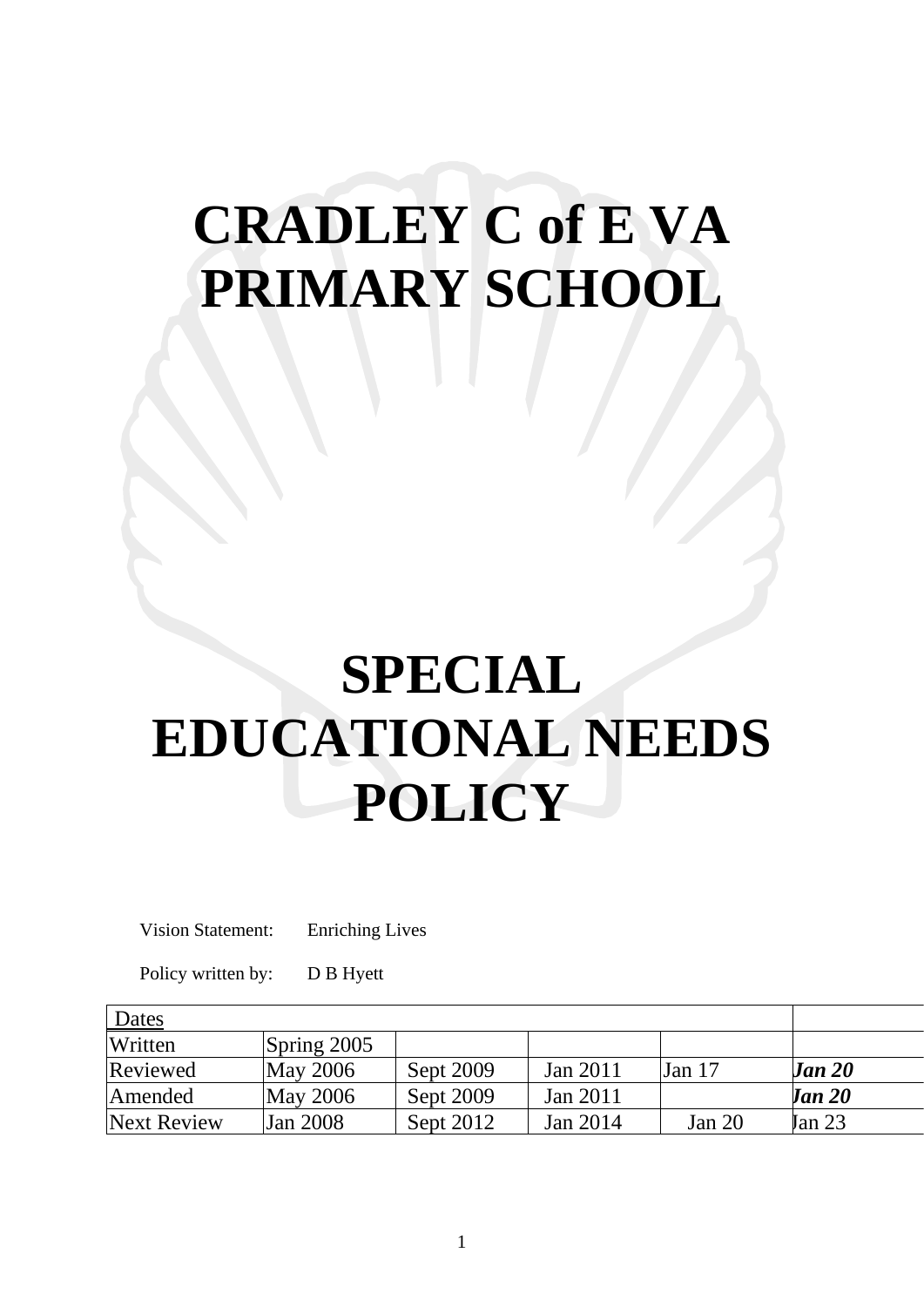# **CRADLEYC OF E VA PRIMARY SCHOOL**

#### **POLICY FOR SPECIAL EDUCATIONAL NEEDS AND DISABILITY**

Teach a child how he should live and he will remember it all his life. Proverbs 22:6

#### 1, **Rationale**

1.1, All children at School have the right to a broad and balanced curriculum so that they enjoy the opportunity to acquire the skills they need for a full contribution to the life of their local community and play a positive role in the wider environment. This education will be provided for all children inclusively, so that they may be educated in mainstream, regardless of learning or emotional difficulties, behaviour, or disability, in line with our school's Christian Values of compassion, love and justice.

#### **2, Definition of Special Educational Needs**

2.1, A minority of children have particular barriers to their learning greater than the majority of children of the same age. There are a minority of children who are of higher than average ability. At Cradley, we seek to extend all these children and enrich the opportunities they have. We do this in collaboration with other schools in the cluster and pyramid to offer as many rich opportunities as possible. Children may have special educational needs either throughout, or at any time, during their school career.

#### 3, **Definition of Disability.**

3.1, The definition of Disability in the Disability Discrimination Act October 2004 states "a person has a disability if he or she has a physical or mental impairment that has a substantial and long term adverse effect on his or her ability to carry out normal day to day activities. Most disabled children will also have special educational needs although a minority will not".

#### 4, **Aims**

- To ensure that the special educational needs of children are identified, assessed and provided for as early as possible.
- To enable all children to have full access to all elements of the school curriculum.
- To co-ordinate and collaborate with appropriate agencies for the fullest provision of educational opportunities available for each child within mainstream education.
- To foster self-esteem and to enable individuals to function as a valued member of a peer group and as a school member.

## 5, **Objectives**

• To create an environment that meets the special educational needs of each child and so enables the child to reach their full potential. Progress in achievement to be tracked by reference to the statutory and non-statutory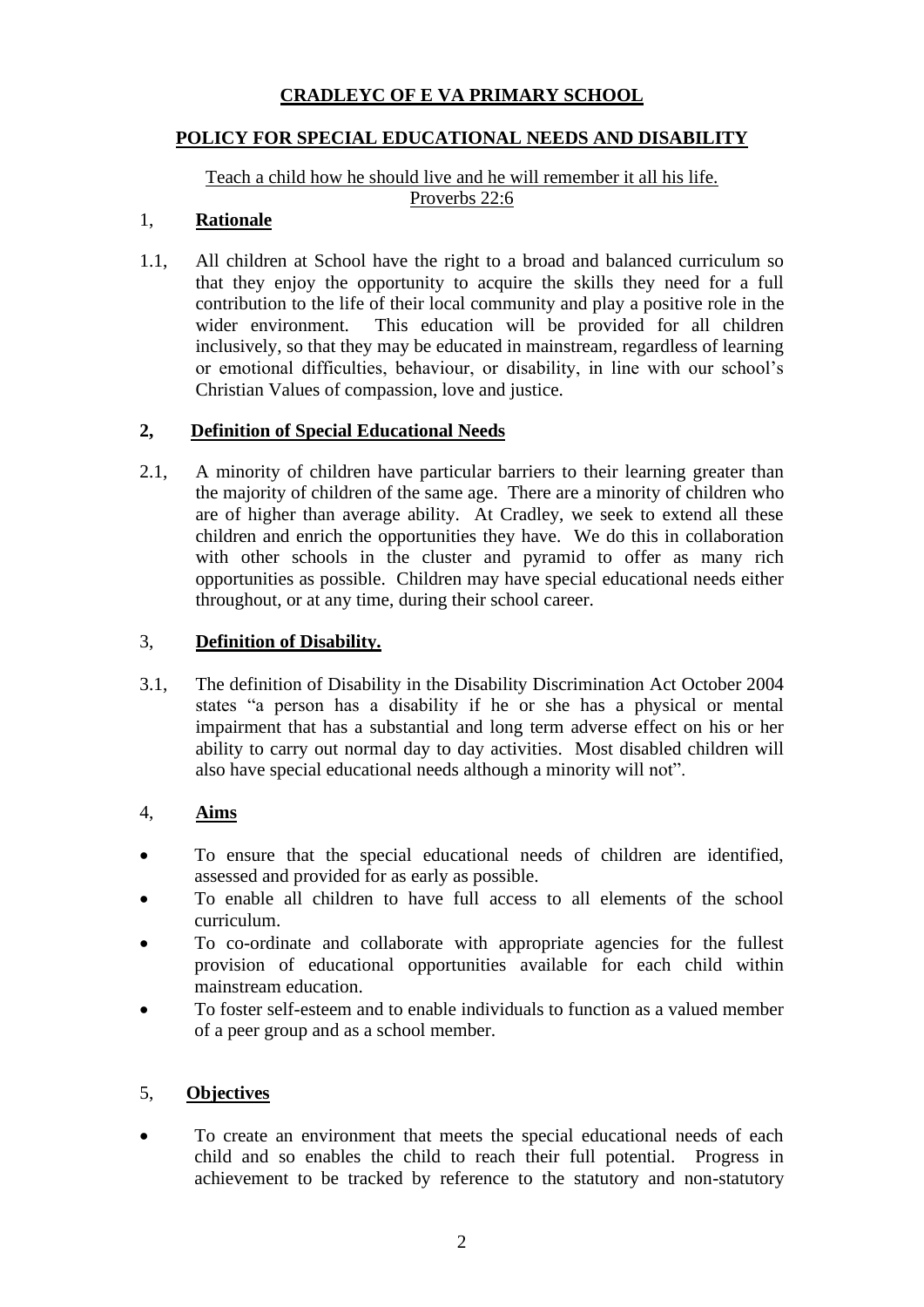S.A.T. results, at Key Stage 1 and Key Stage 2 and use of Assessing Pupil Progress (APP).

• To write, in consultation with the child (where appropriate), parent or guardian, and class teacher an Individual Education Plan (IEP), or an Exceptional Education Plan (EEP) to meet the needs of the child to maximise access to the national curriculum. To make clear the expectations, the responsibilities, and roles of all shareholders in the educational process through an Individual Behaviour Plan (IBP). IEPs, EEPs and Pastoral Support Plans (PSP) to be written and reviewed at least twice annually, one copy to be kept by the class teacher for planning and the class record file, one copy kept in the Special Educational Needs Co-ordinator (SENCo) file and one copy to be sent home for parent or guardian.

#### 6, **Educational Inclusion**

- 6.1, The National Curriculum is the starting point for planning, and access to this for children with specific and individual needs will be met by the child's class teacher in consultation with the SENCo and the child's IEP, EEP, IBP or PSP. When planning for these children the teacher will take into account the learning challenges and diverse learning styles which individuals have. The teacher takes into account the requirements of children and makes provision, where necessary, to support individuals or groups of children and so enable them to participate effectively in curriculum and assessment activities.
- 6.2, Through appropriate curriculum provision, we respect the fact that children:
	- Have different educational and behavioural needs and aspirations.
	- Require different strategies for learning.
	- Acquire, assimilate and communicate information at different rates.
	- Need a range of different teaching approaches and experiences.

#### 7**, Role of the Class Teacher**

- Identifying and discussing with the SENCo special needs of a child. (See identification and assessment below)
- Providing support for children who need help with communication, language, literacy, or numeracy
- Planning to develop children's understanding through the use of all senses and experiences.
- Planning for children's full participation in learning and in physical and practical activities (considering safety issues).
- Helping children to manage their behaviour and to take part in learning effectively and safely.
- Helping individuals to manage their emotion, particularly trauma or stress, and to take part in learning.

#### 8**, Role of the SENCo**

- 8.1, Generally, non-contact time is allocated for the work of the SENCo. During this period, one or more of the following tasks may be pursued.
	- Monitoring and evaluating the day-to-day operation of the policy.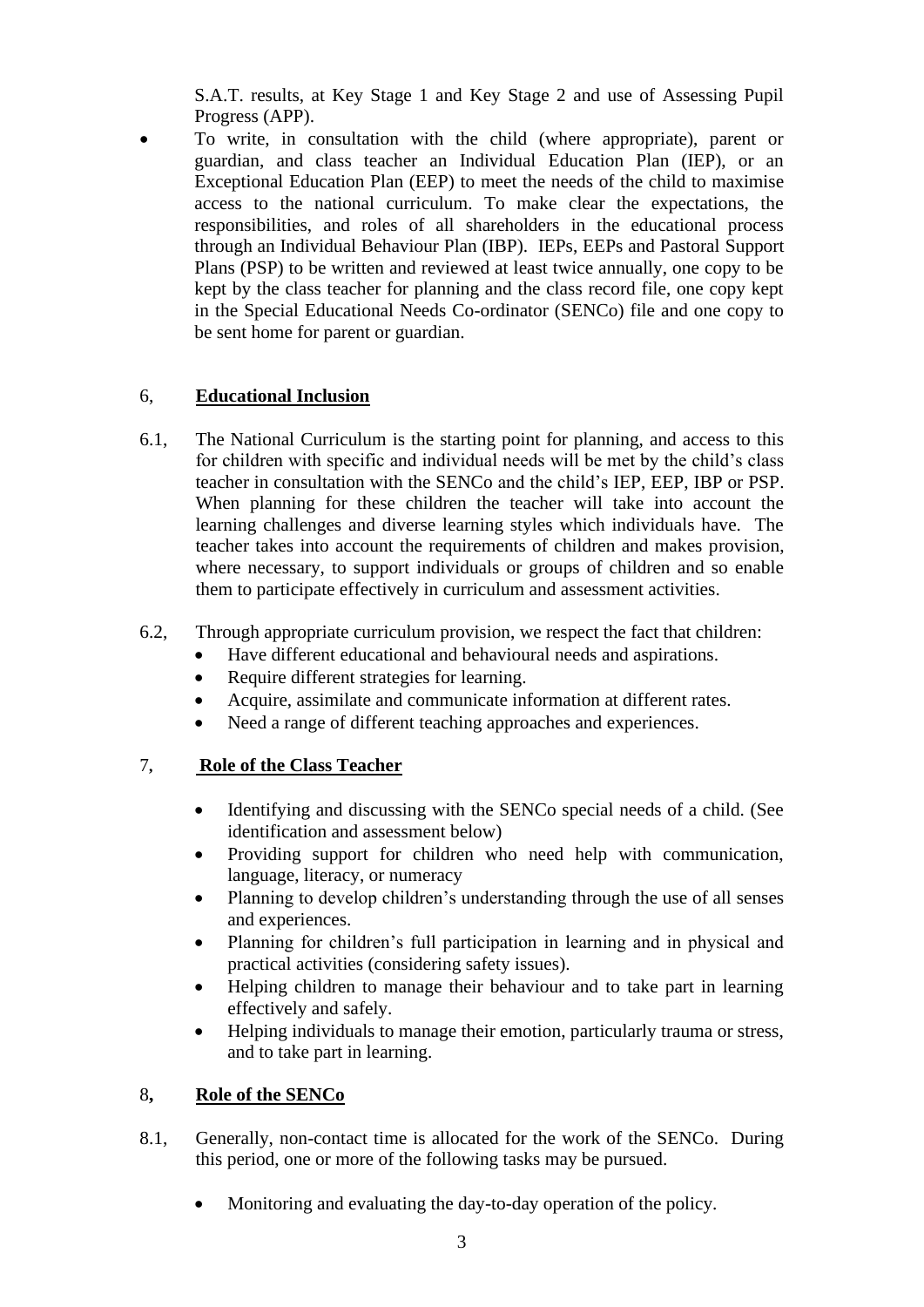- Co-ordinating the two tier SEN code of practice within school (school Action and School Action Plus; see below).
- Assessment both informal and formal and for more Teaching Assistant/ Support Assistant (TA/SA) time
- Allocating resources and teaching materials
- Building a SEN register.
- Co-ordinating the child (where appropriate), parent or guardian and class teachers reviews of the IEP's, EEP's IBP's and PSP's.
- Co-ordinating and communicating with all outside agencies for additional provision and support of school of SEN.
- Providing support or means of support for colleagues in SEN provision.
- Overseeing the support assistants' work with children with SEN.
- Working with children on an individual group basis mainly for literacy/numeracy support
- Preparation and write-up of annual reviews of an Educational Health Care plan (EHC plan) Co-ordinating CAFs (Common Assessment Frameworks). See below.
- Tracking Pupil Premium children. While we recognise that not all Pupil Premium Children are on the SEN register, those which are, are very vulnerable and it is important that their needs are being met.

#### 9, **Role of the Governors**

The governing body will elect a representative who:

- will have responsibility for links with Children's Services and who are responsible for pupils with disabilities.
- will take responsibility and have particular interest in the school's work on behalf of the children with SEN.
- will be responsible for the inclusion of all pupils under the admissions policy regardless of SEN and disability.

#### 10, **Funding for SEN**

- 10.1 The SENCo is responsible for the operation of the specific and agreed resources for special educational needs provision within the school.
- 10.2, The head teacher informs the governing body of how the funding allocation to support special educational needs has been employed.
- 10.3, The head teacher and the SENCo liaise on how to use funds directly related to statements and on resources required when the school is planning for the next School Improvement Plan.

#### 11, **Identification and assessment.**

11.1, Using baseline assessment, results from SAT's, reading age results, ongoing classroom assessment and the APPs, class teachers identify as soon as possible any problems children may have and discuss findings with the SENCo and other teaching staff having contact with the child.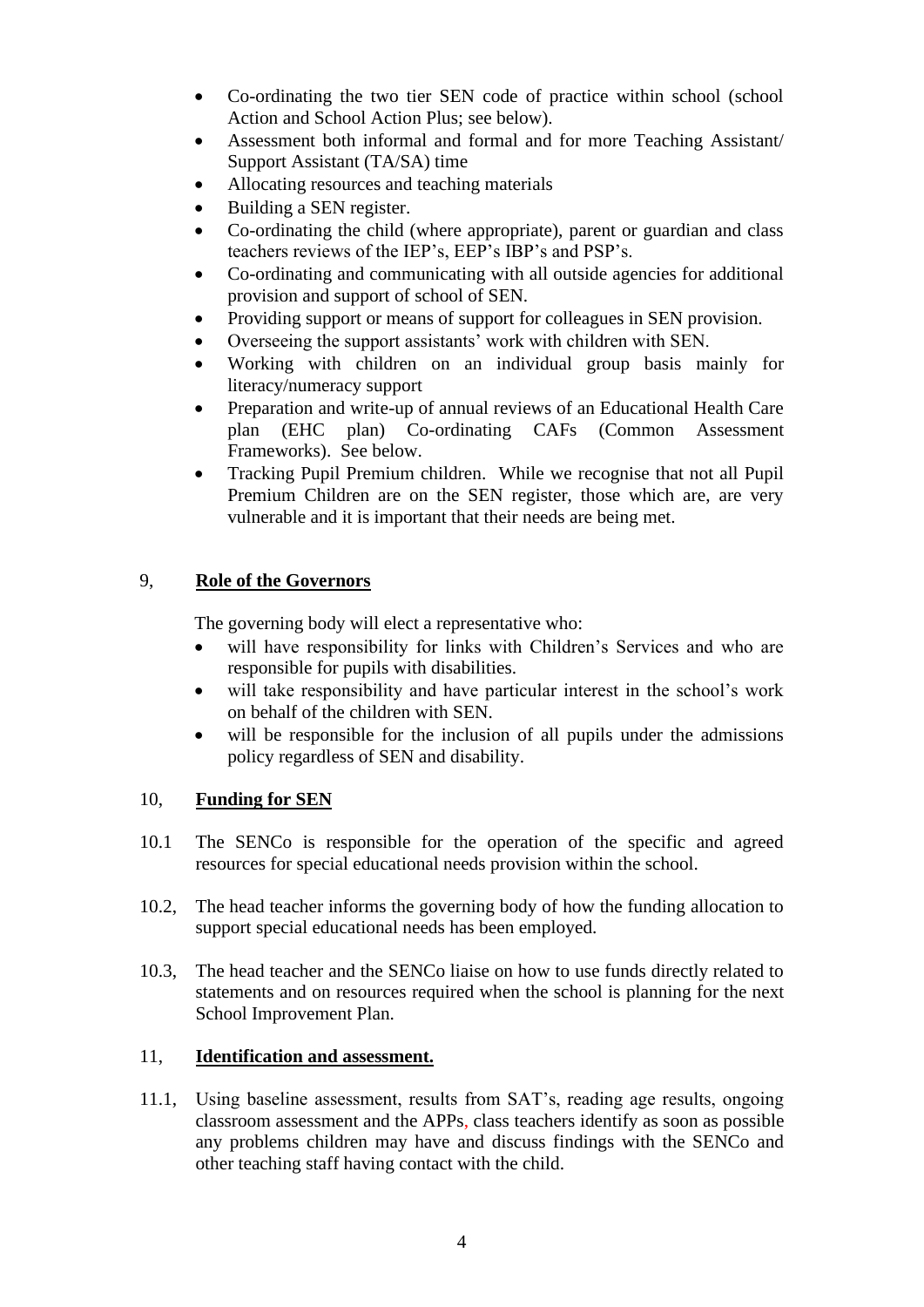- 11.2, The parents or guardians are informed and alerted to the concerns and their help enlisted in active participation at the earliest opportunity either with the class teacher or SENCo.
- 11.3, The class teacher and SENCo assess the child's progress in line with the national curriculum and with regard to the performance of the peer group whilst differentiated activities are pursued in line with the normal curriculum of the teaching group. The School has a Monitoring Register updated by the SENCo.

#### 12, **Provision for Special Educational Needs**

12.1, The two staged approach; School Action and School Action Plus followed by statutory assessment, in a minority of cases are outlined.

#### 13, **School Action**

- 13.1, The SENCo will convene a meeting with the child (where appropriate), parent or guardian and class teacher to identify strengths and areas for improvement for the identified child. A copy of the resulting IEP, EEP, IBP or PSP will be given to the parent or guardian, class teacher and for the SENCo file. This will be reviewed at least twice annually against the success criteria to be decided upon before the close of the meeting.
- 13.2, Areas for development included in the IEP, EEP, IBP or PSP will be for the home, (the parent's or guardian's responsibility as outlined in the home-school agreement) and the school, (the class teacher's responsibility). These plans will continue until the review and are in place to aid improvement so that the child's performance meets that of their peer group. Where little or no progress is being made and the success criteria are repeatedly not met, or after a minimum of two consecutive IEPs, EEP, IBPs or PSPs, the child will move to the next stage.

## 14, **School Action Plus**

- 14.1, Where the success criteria are not met or after the minimum of two IEPs, EEPs, IBPs or PSP's at this level, after consultation with the parent or guardian the SENCo will liaise with outside agencies appropriate to the child's needs for additional support about requests for banded funding and advice for action by the parents or guardians and class teacher.
- 14.2, The outside agencies may be the learning support team, the medical services, the psychological service, the behaviour services, the sensory impairment services, the physical impairment services or any other agency that the SENCo, head teacher and parent or guardian in consultation consider appropriate for the child's progress.
- 14.3, Following assessment and reports from the outside agents the IEP, EEP, IBP or PSP process will continue with due regard to the advice offered.

## 15, **Early Help (EH)**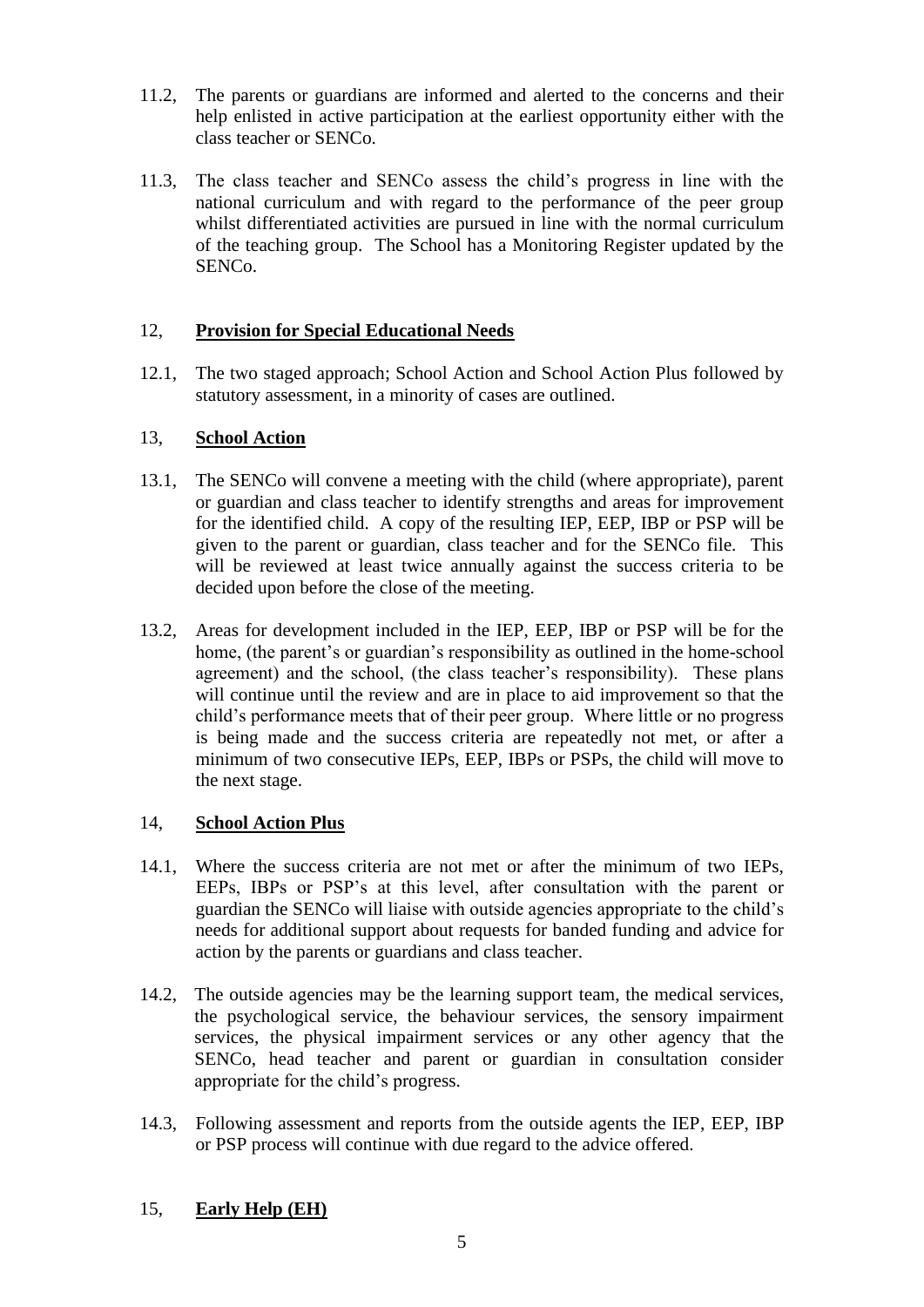15.1, With the consent of parents or guardians the school uses Early Help to enable practitioners to work together more effectively across geographic and organisational boarders when helping a child or young person. It enables authorised, trained practitioners from different sectors to create, store and facilitate effective sharing of EH information to support the delivery of services to improve outcomes for children and young people.

#### 16, **Banded funding**

- 16.1, The delegated budget includes SEN funding at a base level and a per pupil amount. Where a child continues to make little progress beyond level one or two, then the process of application for additional banded funding may follow where all previous input is monitored and further reports are presented to an assessment panel. A minimum of two further IEPs, EEP, IBP or PSPs, showing significantly less progress than the peer group, are required for this process. Banded funding may be granted by Children's Services. The funds are granted at one of two levels for the more severe cases. These funds may be used at the discretion of the school to best meet the needs of the individual for whom the funding is granted. The SENCo will liaise at all times with the parent or guardian during this process. The child (where appropriate), class teacher and later the support staff are at all times fully consulted during this process and the IEP, EEP, IBP or PSP procedure continues as set out above.
- 16.2, The parent or guardian may at any time ask for an application to be made.
- 16.3, There is a regular review process of the banded funding when the child (where appropriate), parent or guardian, support assistant, class teacher, SENCo, head teacher and Children's Services representative may be invited. In the penultimate year before transfer to secondary school the SENCo of the designated or preferred school is also invited.

#### 17, **Educational Health Care Plan (EHC)**

17.1, For a minority of children an Edcational Health Care Plan (EHC) may be applied for, either by school or by parents & guardians. With parental consent, the children are assessed by outside agencies to ascertain whether their needs require EHC, usually because their needs are long term and unlikely to change. After the application has been made, the local Authority panel must make their assessments and reach a decision within a set time of 26 weeks. Either the child will be granted an EHC or not. If the child receives an EHC the school must follow the recommendations and plans of the EHC and review the case annually, taking care to invite all interested parties. In the penultimate year before transfer to secondary school the SENCo of the designated or preferred school is also invited to this meeting.

#### 18, **Recording and Monitoring**

18.1, The SENCo monitors the achievements of children within the system in school. The SENCo liaises with class teachers both informally and more